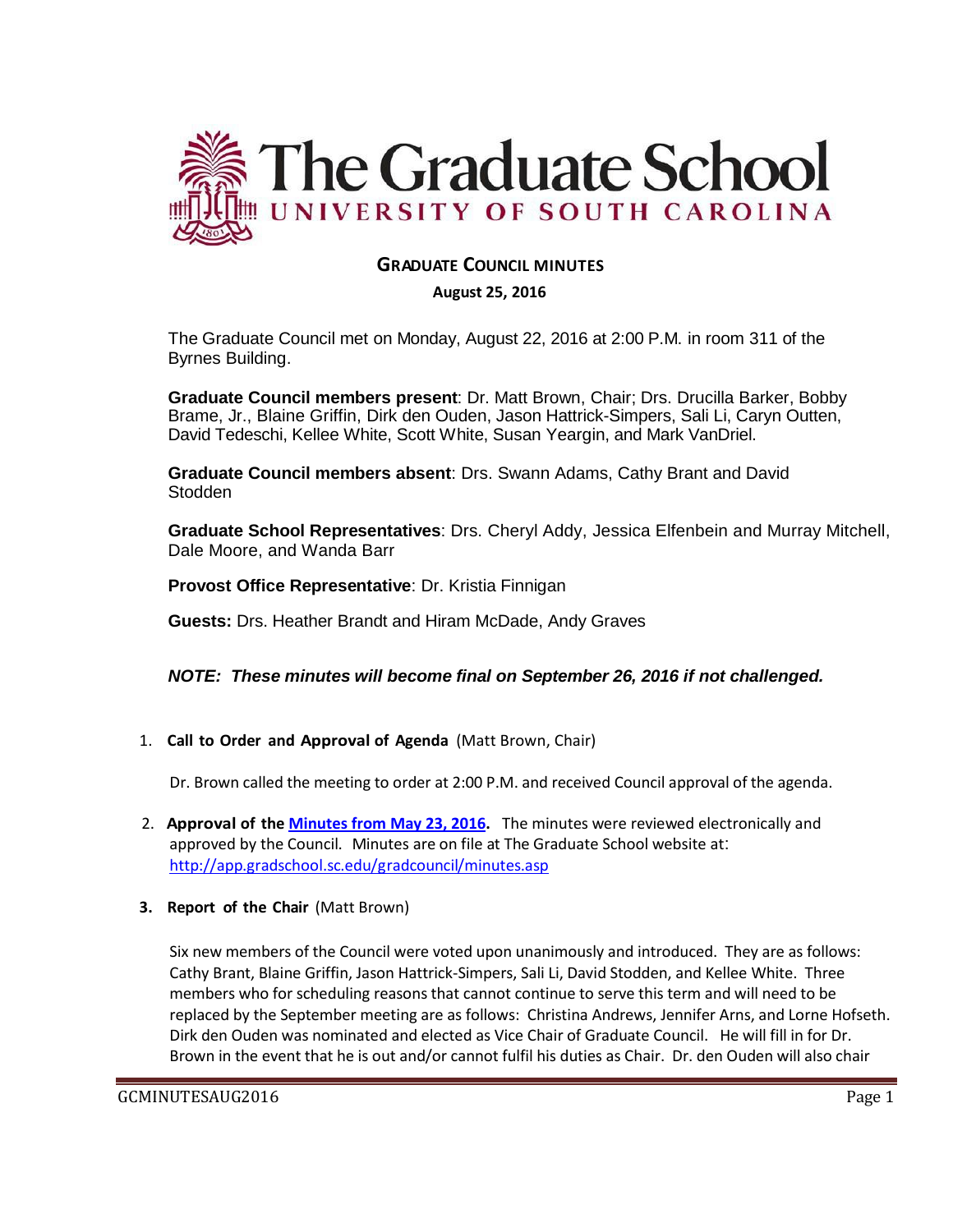the Academic Policy and Practices Committee this year.

# **4. Report of the Dean of Graduate School** (Cheryl Addy)

Dr. Addy spoke briefly about the Blue Ribbon Committee Panel recommendations. She doesn't see all of their recommendations coming into place right away. That said, Dr. Heather Brandt has been hired as a part time Associate Dean for Professional Development, in spite of the fact that the NEH proposal was not funded this year.

Global Carolina is campus wide initiative support system for our international students. Shorelite is an outside external partner/contractor that recruits international students to come to USC. These students receive a year of language skills assistance before they are fully admitted into a degree program. This program was formerly reserved for the undergraduate level. Hopefully, in January 2017, we will be admitting our first cohort of graduate students in Business. There will be an increase in numbers since a several additional programs have been included in this discussion.

In addition, as Vice Provost Allen Miller and colleagues across campus continue to visit various institutions around the world, many of these institutions want to establish Dual Degree Programs and other variations that would benefit their students as well as ours here at USC in exchange programs and research collaborations. We need to consider whether the Graduate School needs to enhance the infrastructure and create a standard language for these exchanges. She would like to see the Graduate School's input and would expect the faculty to set the admissions standards for the curriculum and also facilitate these partnerships to make them work as efficiently as possible. There will be more ongoing discussion about this endeavor among the Graduate School, faculty, and Global Carolina. Global Carolina will go forward whether we do anything or not.

# **5. Report of the Secretary of the Graduate Council / Associate Dean** (Murray Mitchell)

Dr. Mitchell distributed an updated version of the Graduate Council Manual which had not been updated since 2013. This Manual will help explain what the Graduate Council does and outline our responsibilities and guidelines. The Manual is available on the Graduate School's website already.

There are several Graduate Council committees that require Graduate Council members to Chair, that can then be staffed by Council members, which is helpful, but membership can extend to regular and associate graduate faculty members. The manual gives a description for graduate faculty and the criteria to apply for regular, associate, and term appointments. Both "regular" and "associate" graduate faculty are eligible to serve on various committees, but it needs to be a Graduate Council member that chairs these committees.

The Academic Policy and Practices Committee will be chaired by the Vice Chair (Dr. den Ouden). Usually, two additional members in addition to the past chair (Julia Lopez-Robertson) will serve on this committee. Senior faculty members are solicited for some representation on this committee.

Fellowships and Scholarships Committee was previously chaired by Heather Brandt who now has assumed the duties as Associate Dean for Professional Development part time in the Graduate School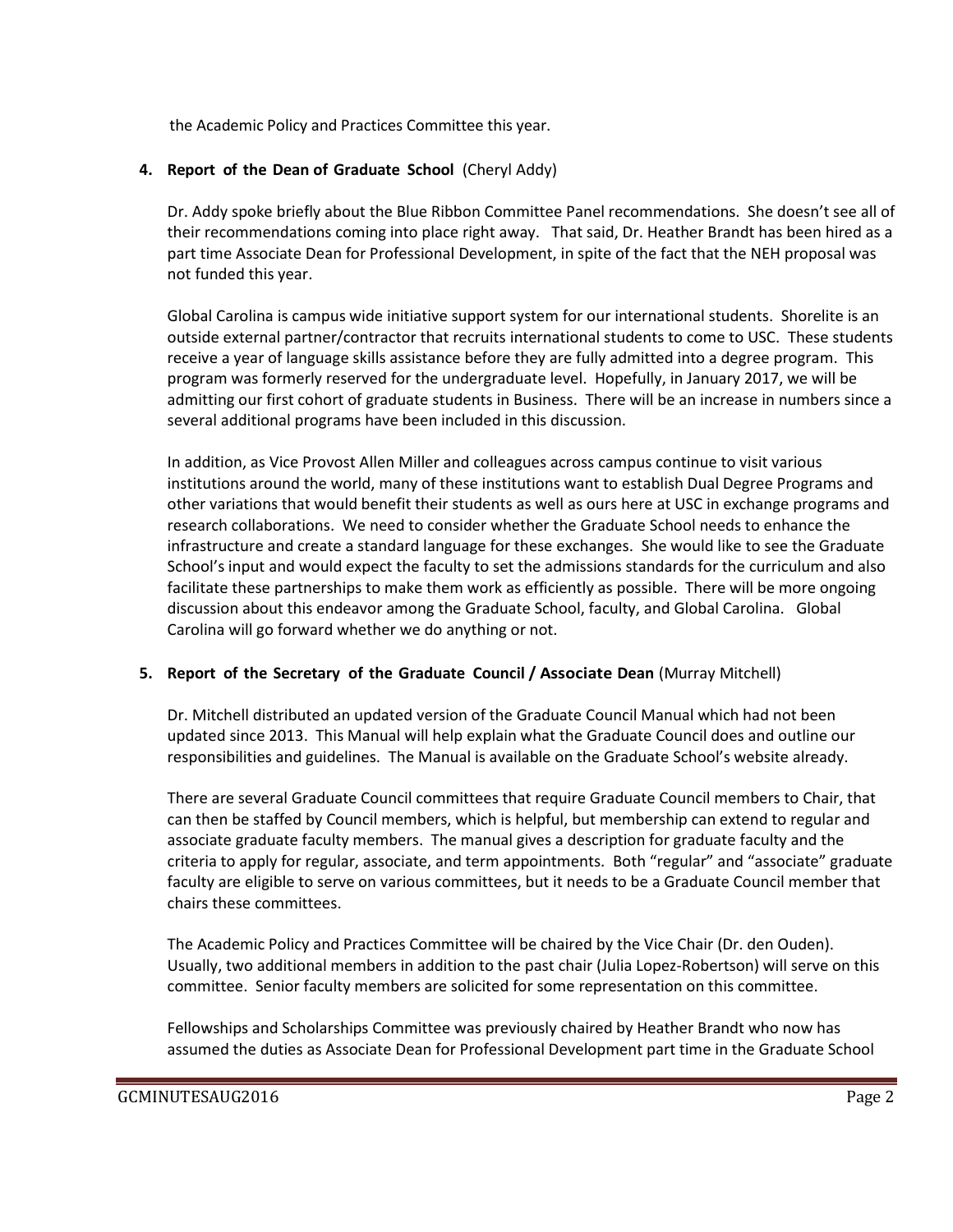along with duties to her home department. We will be searching for a new member to chair that committee, preferably by someone who has served on that committee before and has some knowledge of it.

David Tedeschi will continue to chair the Science, Math, and Related Professional Programs Committee.

Drucilla Barker will continue to chair the Humanities, Social Sciences, Education, and Related Professional Programs Committee.

The Grievances, Appeals and Petitions Committee still needs a chair. We already have a few concerns that require attention. Mark VanDriel (Graduate Student Association Representative) will be a committee member of this group to ensure some balance of perspective. We will need two additional members along with a chair. Your participation on any of these committees is welcomed. Any questions or interest should be sent to Dr. Mitchell by email. He hopes to generate a roster of these committees by the end of August.

In an effort to make the Graduate Council a more relevant business unit, we are depending upon you to take information back to your college's associate dean, dean or graduate director for broader dissemination. You can then bring back your colleagues' concerns before the Graduate Council to generate more substantive content for discussion.

There was a memo forwarded from Vice President of Research regarding the Fair Labor Standards Act with particular attention to overtime rules. If your department is grant funded and have graduate assistants who work extended hours over official school breaks and summers or post-docs, please be advised that those employees who work over 40 hours per week and make \$47,400 per year or less, they must be paid overtime. You may contact Dr. Mitchell or the Office of the Vice President for Research if you would like a copy of this memo sent to you.

Dr. Mitchell reminded the Graduate Council and visitors to sign in on the Attendance Sheet for inclusion in the Minutes.

## **6. Report of the Graduate Student Association Representative** (Mark VanDriel)

Mr. VanDriel informed the Graduate Council that new officers have been elected for the GSA. They are as follows: Mason Branham, President; Victoria Nkemadu, Vice President; Dorothy Collins, Treasurer; and Mark VanDriel, Graduate Council Representative. Mason is a Masters student and the others are doctoral students; so, they once again have managed to have representation for all graduate students.

GSA will probably operate a little differently this coming year with a lot of opportunity for new things. If you have any particular ideas on things you would like to see the GSA cover, August is a good time to let them know.

GSA spent a good deal of time discussing the recommendations suggested by the Blue Ribbon Panel. GSA collectively was extremely negative towards the idea of the continuous enrollment policy. They didn't see it as a benefit to USC or to the graduate students. They were fairly neutral on the other suggestions.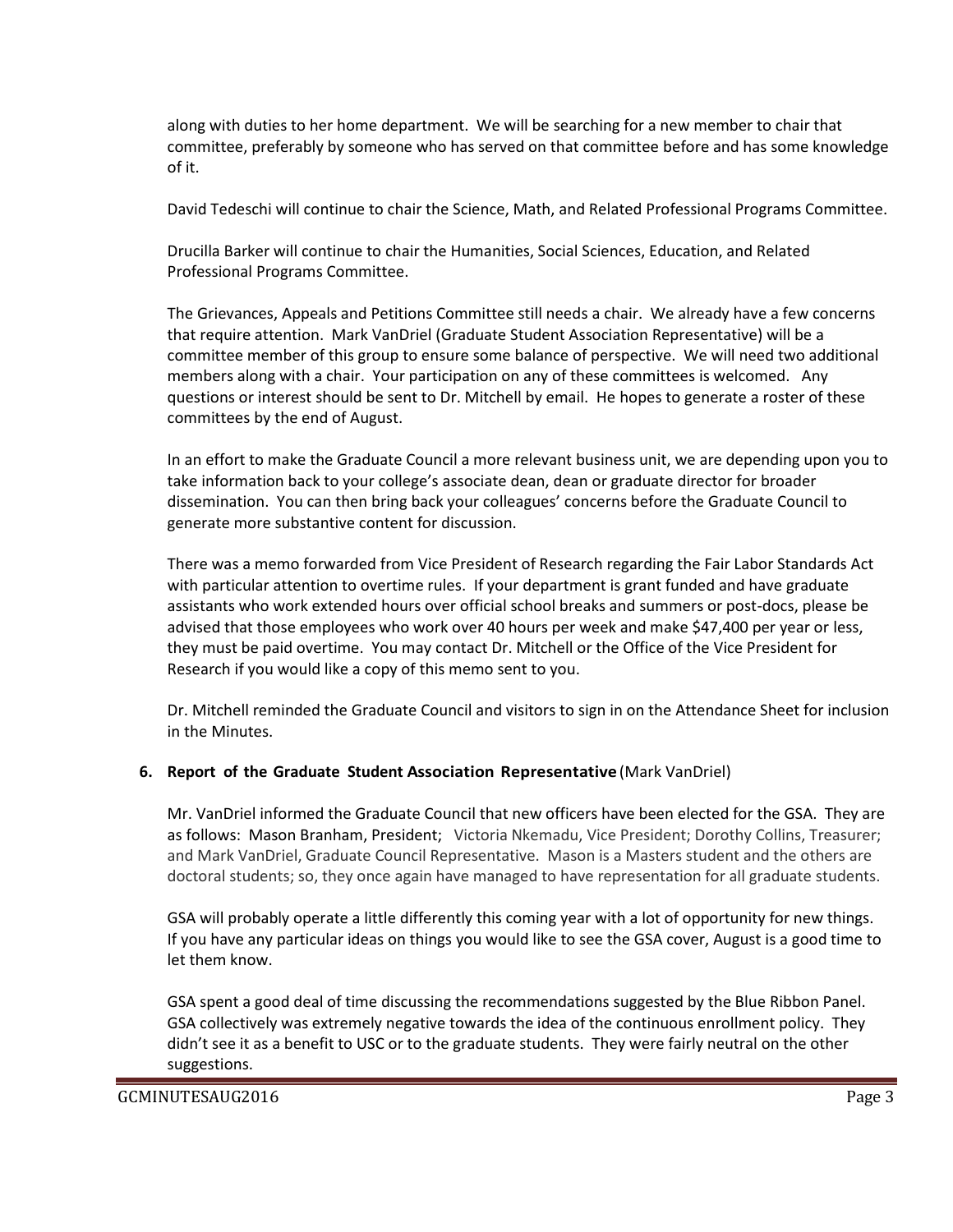**7. Report of the Academic Policy and Practices Committee** (Dirk den Ouden)

No report.

8. **Report of the 500/600 Level Courses, Distance Education and Special Courses** (Murray Mitchell)

A listing of 500/600 Level Courses is presented to Council for informational purposes only.

## **500/600 Level Courses**

**ANTH 545** Delete Course **ANTH 550** Delete Course **CSCE 522** Change to Prerequisite **CSCE 548** Change to Prerequisite **CSCE 572** Change to Prerequisite and Course description

## **Distance Education Delivery**

No report. Meeting was held on August 26<sup>th</sup>.

## **Special Topics Courses**

**BADM 790** (3) Recruitment (Fall 2016) **COMD 710** (2) Speech Path Management of Patients with Trach & Vent Dependency (Spring 2017) **CRJU 591** (3) Law and Lyrics (Spring 2017) **CRJU 591** (3) Perspectives on At-Risk Youth (Spring 2017) **CRJU 591** (3) Crime Over the Life Course (Spring 2017; Fall 2017 **CRJU 591** (3) Perspectives on At-Risk Youth (Spring 2017) **CRJU 591** (3) The Death Penalty (Summer 2017) **EMCH 791** (3) Nuclear Analysis using Computer Codes for the Nuclear Industry (Summer 2016) **ENCP 789** (1) IGERT 700 – Overview (Fall 2016) **ENCP 789** (1) IGERT 717 – The Energy Landscape (Fall 2016) **ENCP 789** (1) IGERT 721 – Opportunities for Entrepreneurial Commercialization (Fall 2016) **EDRM 878** (1-3) SEM II – Advanced Latent Variable Modeling Techniques (Fall 2016) **EXSC 555** (3) The Planning and Development of the Explosive Athlete (Fall 2016) **EXSC 755** (3) Research Methods in Athletic Training (Fall 2016) **EXSC 755** (3) Research Methods in Exercise Science (Fall 2016) **HSPM 791** (3) Models in Patient and Provider Choice (Fall 2016) **MKTG 712** (3) Social Media Marketing and Analytics (Fall 2016) **PHYS 750** (3) Special Topics in Solid State Physics (Fall 2016) **PHYS 755** (3) Theoretical and Experimental Issues in Axion Physics (Fall 2016) **POLI 591** (3) The Media and Foreign Policy (Fall 2016) **POLI 591** (3) Politics of European Integration (Spring 2017)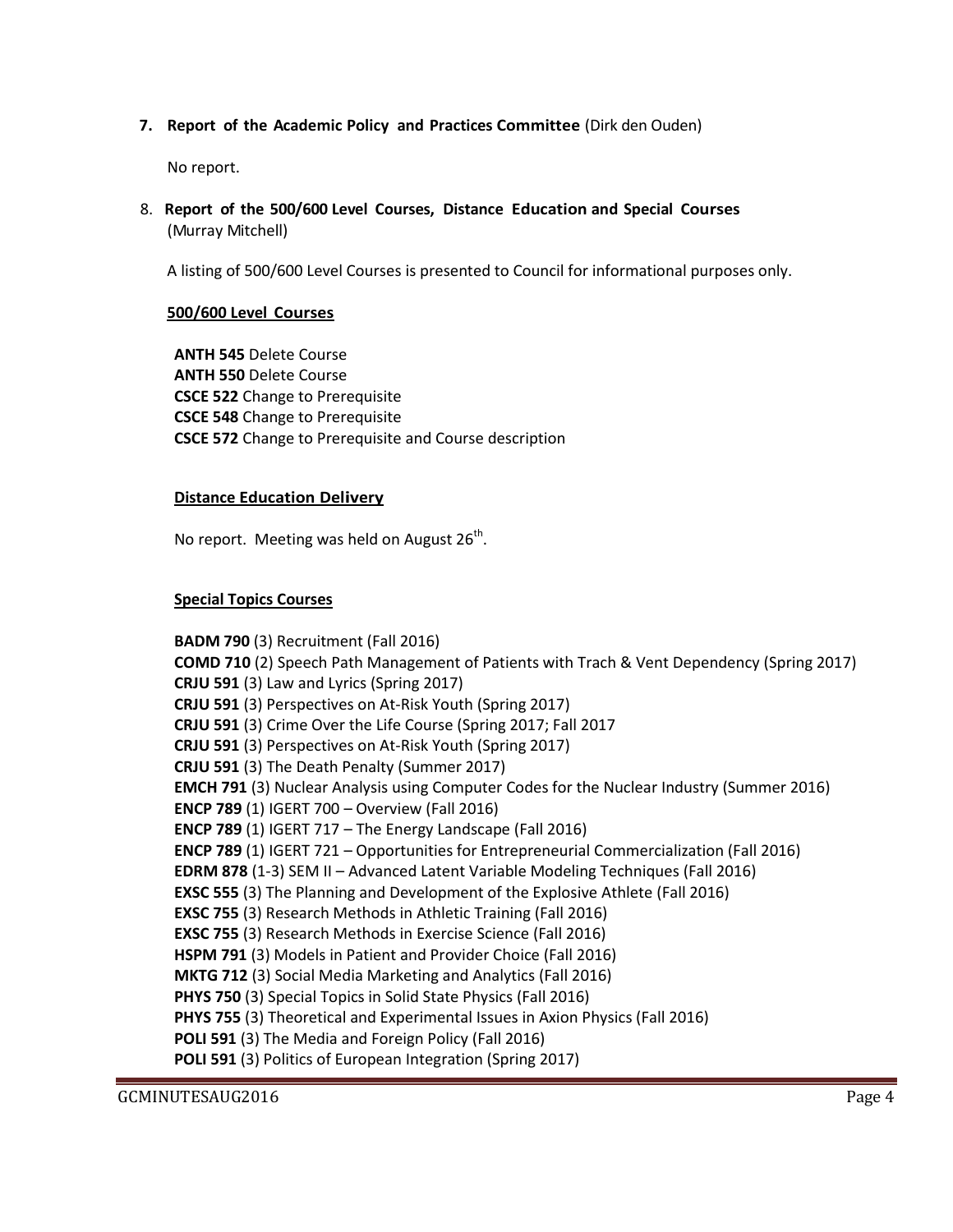**SOWK 768** (3) Crisis Intervention (Fall 2016) **SOWK 768** (3) International Social Work (Fall 2016) **SOWK 768** (3) Secondary Data Analysis (Fall 2016)

## 9. **Associate Graduate Faculty Nominations (Murray Mitchell)**

Name: **Mark Macauda**, Ph.D. Program: Health Promotion, Education, and Behavior Term: Fall, 2016 – Fall, 2022

Name: **Steven D. Smith**, Ph.D. Program: Department of Anthropology Term: Fall, 2016 – Spring, 2022

## *Both nominations were unanimously approved by Graduate Council.*

The Graduate Council unanimously agreed to continue to allow Dr. Mitchell review the nomination paperwork and details for Associate Graduate Faculty Nominations and inform the Council of the nominations at each meeting.

## 10. **Fellowships and Scholarships Committee** (TBD)

Dr. Brandt (previous chair of this committee), reported that the past Spring semester was a very busy semester as they had a large number of Fellow applications (26). The pool is extremely competitive and thorough. Dr. Jessica Elfenbein added that this committee also vetted for the SREB awards, as well as, the Carolina Diversity Professors Program.

## 11. **Report of Science, Math, and Related Professional Programs Committee** (David Tedeschi)

There was no business to report for this committee at this meeting. Once the committee is formed, reviews will be addressed either electronically, or, if needed, on second Mondays at 3:00 pm in Byrnes 311.

# 12. **Report of the Humanities, Social Sciences, Education, and Related Professional Programs Committee** (Drucilla Barker)

There was no business to report for this committee at this meeting. Once the committee is formed, reviews will be addressed either electronically, or, if needed, on second Mondays at 10:00 am in Byrnes 311.

## 13. **Report of the Grievances, Appeals and Petitions Committee** (TBD)

Dr. Mitchell stated that there are a few items of concern that need to be addressed. As soon as a